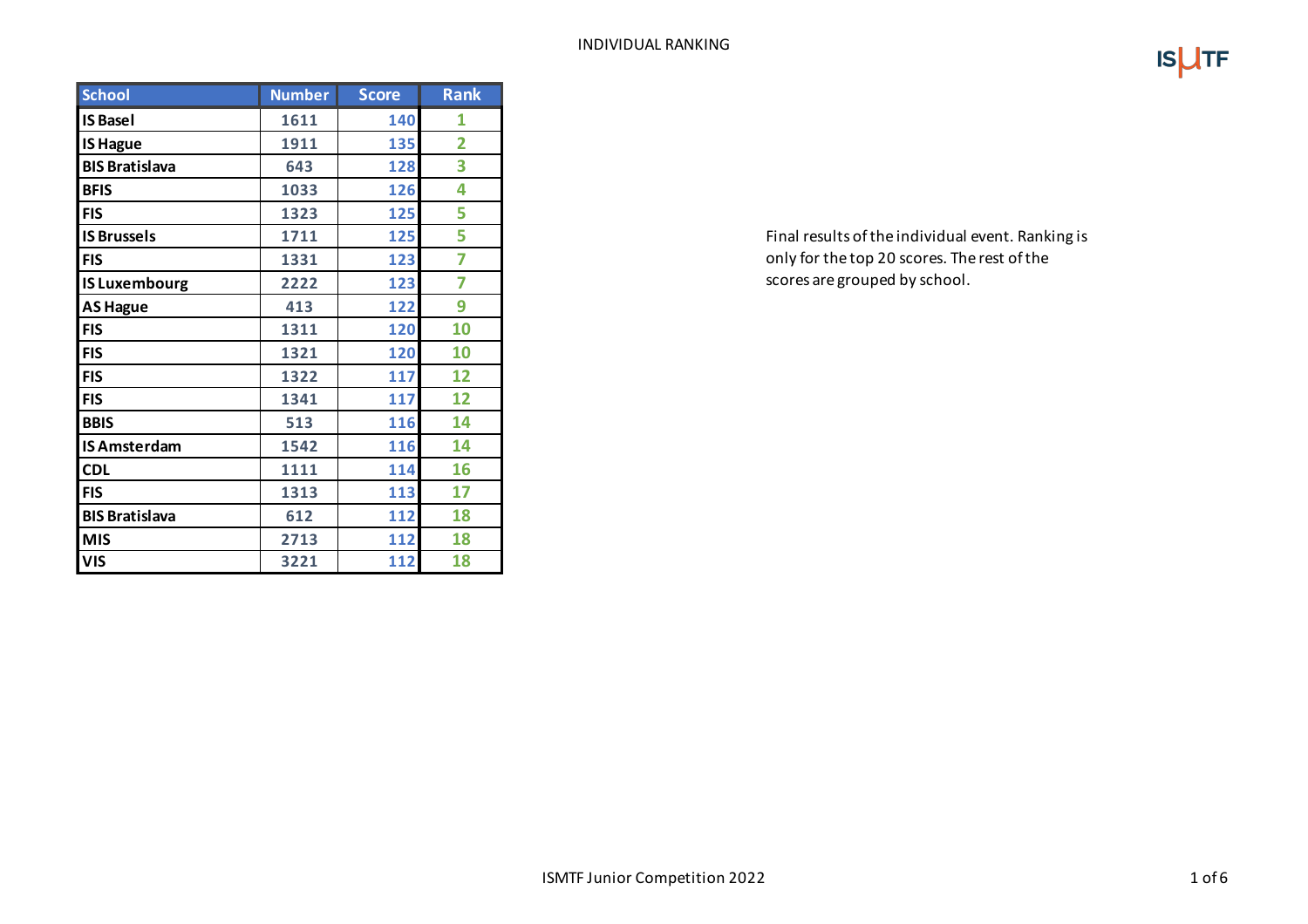| INDIVIDUAL RANKING |  |
|--------------------|--|
|--------------------|--|

 $IS$ <sub>UTF</sub>

| School            | <b>Number</b> | <b>Score</b> | <b>School</b>         | <b>Number</b> | <b>Score</b> |
|-------------------|---------------|--------------|-----------------------|---------------|--------------|
| <b>ACS Cobham</b> | 111           | 86           | AS Hague              | 411           |              |
|                   | 112           | 38           |                       | 412           |              |
|                   | 113           | 89           |                       | 421           |              |
|                   | 121           | 63           |                       | 422           |              |
|                   | 122           | 71           |                       | 423           |              |
| AS Barcelona      | 211           | 68           |                       | 431           |              |
|                   | 212           | 50           | <b>BBIS</b>           | 511           |              |
|                   | 213           | 66           |                       | 512           |              |
|                   | 221           | 58           | <b>BIS Bratislava</b> | 611           |              |
|                   | 222           | 38           |                       | 613           |              |
|                   | 223           | 61           |                       | 621           |              |
|                   | 231           | 76           |                       | 622           |              |
|                   | 232           | 65           |                       | 623           |              |
|                   | 233           | 51           |                       | 631           |              |
|                   | 241           | 81           |                       | 632           |              |
|                   | 242           | 33           |                       | 633           | 1(           |
|                   | 243           | 52           |                       | 641           |              |
| AISV              | 311           | 58           |                       | 642           |              |
|                   | 312           | 98           |                       | 651           |              |
|                   | 313           | 80           |                       | 652           |              |
|                   | 321           | 85           |                       | 653           |              |
|                   | 322           | 92           | <b>BS Milan</b>       | 911           |              |
|                   | 323           | 52           |                       | 912           |              |
|                   | 331           | 45           |                       | 913           |              |
|                   | 332           | 71           |                       | 921           |              |
|                   | 333           | 58           |                       | 922           |              |
|                   | 341           | 65           |                       | 923           |              |
|                   | 342           | 41           |                       | 931           |              |
|                   | 343           | 49           |                       | 932           |              |

| <b>Number</b> | <b>Score</b> | <b>School</b>         | <b>Number</b> | <b>Score</b>    |
|---------------|--------------|-----------------------|---------------|-----------------|
| 111           | 86           | <b>AS Hague</b>       | 411           | 40              |
| 112           | 38           |                       | 412           | 48              |
| 113           | 89           |                       | 421           | 46              |
| 121           | 63           |                       | 422           | 96              |
| 122           | 71           |                       | 423           | 84              |
| 211           | 68           |                       | 431           | 89              |
| 212           | 50           | <b>BBIS</b>           | 511           | 67              |
| 213           | 66           |                       | 512           | 57              |
| 221           | 58           | <b>BIS Bratislava</b> | 611           | 65              |
| 222           | 38           |                       | 613           | 58              |
| 223           | 61           |                       | 621           | 62              |
| 231           | 76           |                       | 622           | 71              |
| 232           | 65           |                       | 623           | $\overline{0}$  |
| 233           | 51           |                       | 631           | 38              |
| 241           | 81           |                       | 632           | 71              |
| 242           | 33           |                       | 633           | 105             |
| 243           | 52           |                       | 641           | 71              |
| 311           | 58           |                       | 642           | 94              |
| 312           | 98           |                       | 651           | 67              |
| 313           | 80           |                       | 652           | 61              |
| 321           | 85           |                       | 653           | 82              |
| 322           | 92           | <b>BS Milan</b>       | 911           | 87              |
| 323           | 52           |                       | 912           | $\overline{72}$ |
| 331           | 45           |                       | 913           | 82              |
| 332           | 71           |                       | 921           | 62              |
| 333           | 58           |                       | 922           | $\overline{78}$ |
| 341           | 65           |                       | 923           | 75              |
| 342           | 41           |                       | 931           | 65              |
| 343           | 49           |                       | 932           | 55              |
|               |              |                       | 933           | 56              |
|               |              |                       | 941           | 59              |
|               |              |                       | 942           | 71              |
|               |              |                       | 943           | 50              |
|               |              |                       |               |                 |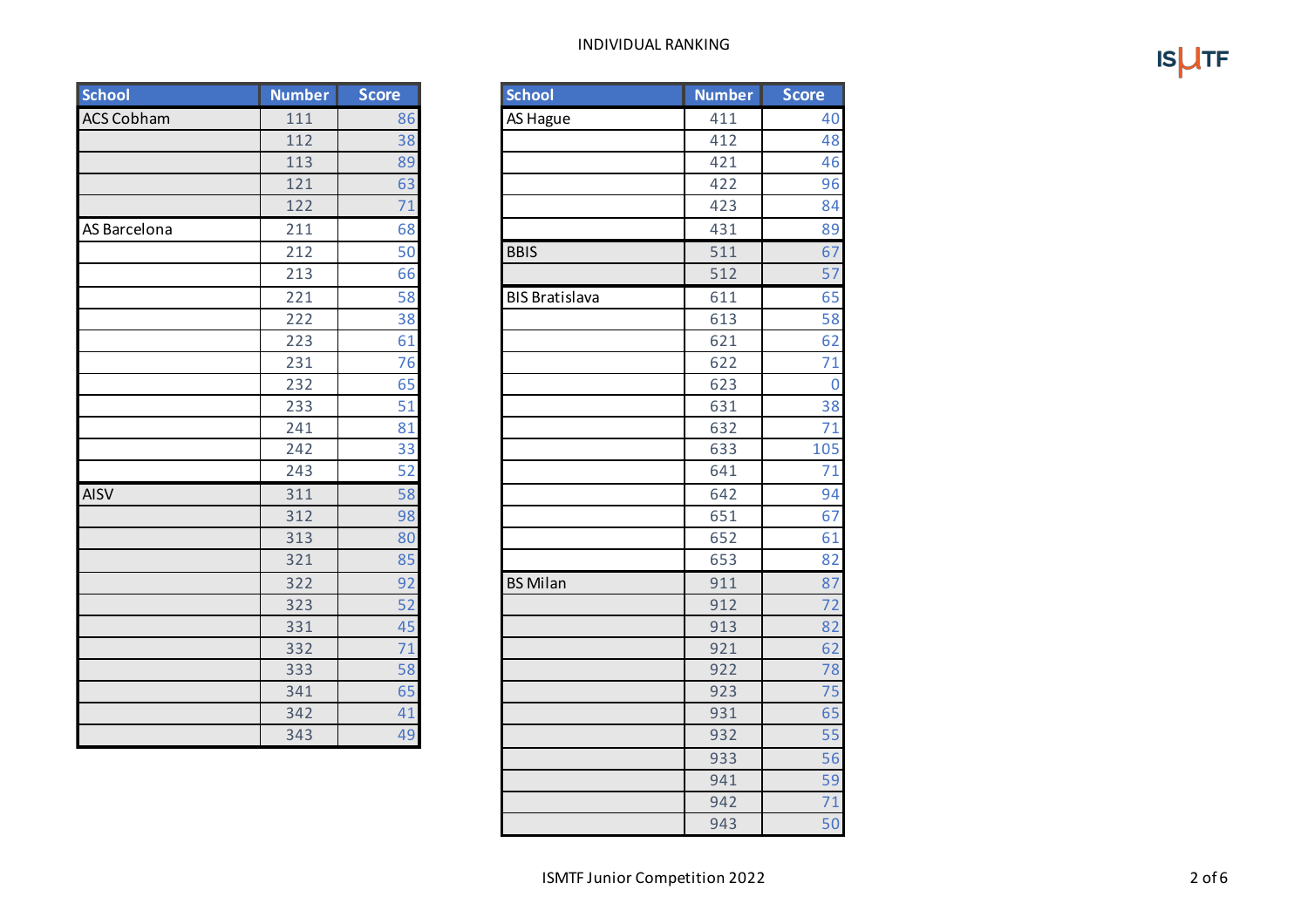## INDIVIDUAL RANKING

**ISUTF** 

| School      | <b>Number</b> | <b>Score</b> | <b>School</b> | <b>Number</b> |
|-------------|---------------|--------------|---------------|---------------|
| <b>BFIS</b> | 1011          | 69           | <b>FIS</b>    | 1312          |
|             | 1012          | 59           |               | 1332          |
|             | 1013          | 66           |               | 1333          |
|             | 1021          | 54           |               | 1342          |
|             | 1022          | 48           |               | 1343          |
|             | 1023          | 75           |               | 1351          |
|             | 1031          | 103          |               | 1352          |
|             | 1032          | 102          |               | 1353          |
|             | 1041          | 77           |               | 1361          |
|             | 1042          | 88           |               | 1362          |
|             | 1043          | 47           |               | 1363          |
|             | 1051          | 79           |               | 1371          |
|             | 1052          | 49           |               | 1372          |
|             | 1053          | 70           |               | 1373          |
| <b>CDL</b>  | 1112          | 98           |               | 1381          |
|             | 1113          | 84           |               | 1382          |
|             | 1121          | 88           |               | 1383          |
|             | 1122          | 58           | Heidelberg IS | 1411          |
|             | 1123          | 56           |               | 1412          |
| IS Delft    | 1201          | 49           |               | 1413          |
|             | 1202          | 60           |               | 1421          |

| School      | <b>Number</b> | <b>Score</b> | <b>School</b> | <b>Number</b> | <b>Score</b> |
|-------------|---------------|--------------|---------------|---------------|--------------|
| <b>BFIS</b> | 1011          | 69           | <b>FIS</b>    | 1312          | 99           |
|             | 1012          | 59           |               | 1332          | 98           |
|             | 1013          | 66           |               | 1333          | 47           |
|             | 1021          | 54           |               | 1342          | 98           |
|             | 1022          | 48           |               | 1343          | 85           |
|             | 1023          | 75           |               | 1351          | 52           |
|             | 1031          | 103          |               | 1352          | 97           |
|             | 1032          | 102          |               | 1353          | 69           |
|             | 1041          | 77           |               | 1361          | 81           |
|             | 1042          | 88           |               | 1362          | 83           |
|             | 1043          | 47           |               | 1363          | 47           |
|             | 1051          | 79           |               | 1371          | 31           |
|             | 1052          | 49           |               | 1372          | 82           |
|             | 1053          | 70           |               | 1373          | 72           |
| <b>CDL</b>  | 1112          | 98           |               | 1381          | 44           |
|             | 1113          | 84           |               | 1382          | 64           |
|             | 1121          | 88           |               | 1383          | 63           |
|             | 1122          | 58           | Heidelberg IS | 1411          | 53           |
|             | 1123          | 56           |               | 1412          | 44           |
| IS Delft    | 1201          | 49           |               | 1413          | 37           |
|             | 1202          | 60           |               | 1421          | 92           |
|             |               |              | IS Amsterdam  | 1511          | 73           |
|             |               |              |               | 1512          | 91           |
|             |               |              |               | 1513          | 106          |
|             |               |              |               | 1521          | 45           |
|             |               |              |               | 1522          | 85           |
|             |               |              |               | 1523          | 73           |
|             |               |              |               | 1531          | 84           |
|             |               |              |               | 1532          | 55           |
|             |               |              |               | 1533          | 77           |
|             |               |              |               | 1541          | 79           |
|             |               |              |               | 1543          | 88           |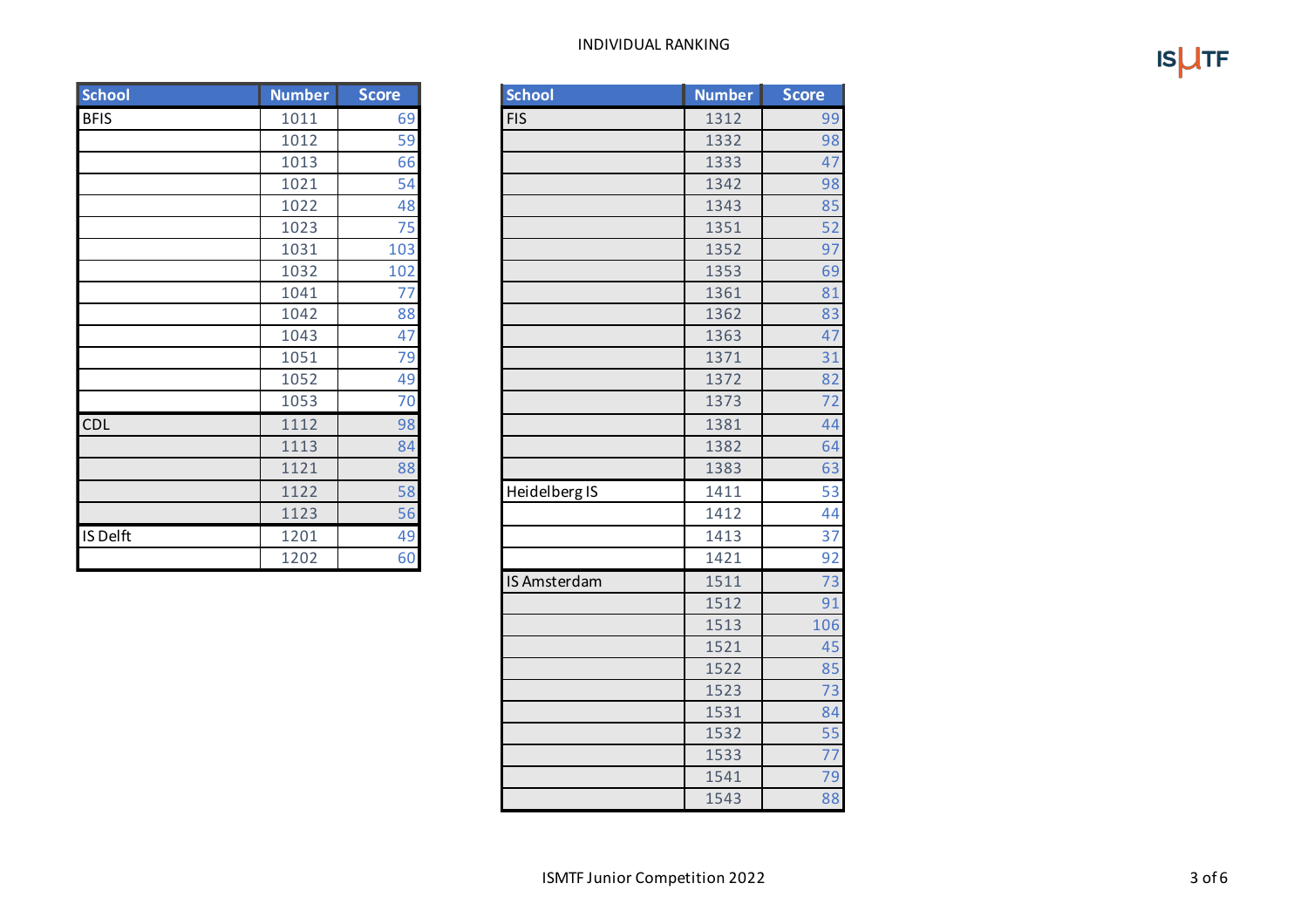## INDIVIDUAL RANKING

 $IS$ <sub>UTF</sub>

| <b>School</b>        | <b>Number</b> | <b>Score</b> | <b>School</b> | <b>Number</b> | <b>Score</b> |
|----------------------|---------------|--------------|---------------|---------------|--------------|
| <b>IS Basel</b>      | 1612          | 84           | IS Hellerup   | 2011          |              |
|                      | 1613          | 104          |               | 2012          |              |
|                      | 1621          | 55           |               | 2013          |              |
|                      | 1622          | 89           |               | 2021          |              |
|                      | 1623          | 46           |               | 2022          |              |
|                      | 1631          | 81           |               | 2023          |              |
|                      | 1632          | 70           |               | 2031          |              |
|                      | 1633          | 51           |               | 2032          |              |
| <b>IS Brussels</b>   | 1712          | 89           | IS Lausanne   | 2111          |              |
|                      | 1713          | 68           |               | 2112          |              |
|                      | 1721          | 55           |               | 2113          |              |
|                      | 1722          | 84           |               | 2121          |              |
|                      | 1723          | 85           |               | 2122          |              |
|                      | 1731          | 83           |               | 2123          |              |
| <b>IS Dusseldorf</b> | 1811          | 74           |               | 2131          |              |
|                      | 1812          | 55           |               | 2132          |              |
|                      | 1813          | 108          |               | 2133          |              |
|                      | 1821          | 98           | IS Luxembourg | 2211          |              |
|                      | 1822          | 93           |               | 2212          | 1(           |
|                      | 1823          | 27           |               | 2213          |              |
| <b>IS Hague</b>      | 1912          | 54           |               | 2221          |              |
|                      | 1913          | 52           |               | 2223          |              |
|                      | 1921          | 61           | <b>ISZL</b>   | 2311          |              |
|                      | 1922          | 75           |               | 2312          |              |
|                      | 1923          | 46           |               | 2313          |              |
|                      | 1931          | 59           |               | 2321          |              |
|                      | 1932          | 61           |               | 2322          |              |
|                      | 1933          | 60           |               | 2323          |              |

| <b>School</b>      | <b>Number</b> | <b>Score</b> | School             | <b>Number</b> | <b>Score</b> |
|--------------------|---------------|--------------|--------------------|---------------|--------------|
| <b>IS Basel</b>    | 1612          | 84           | IS Hellerup        | 2011          | 67           |
|                    | 1613          | 104          |                    | 2012          | 87           |
|                    | 1621          | 55           |                    | 2013          | 58           |
|                    | 1622          | 89           |                    | 2021          | 29           |
|                    | 1623          | 46           |                    | 2022          | 70           |
|                    | 1631          | 81           |                    | 2023          | 53           |
|                    | 1632          | 70           |                    | 2031          | 66           |
|                    | 1633          | 51           |                    | 2032          | 72           |
| <b>IS Brussels</b> | 1712          | 89           | <b>IS Lausanne</b> | 2111          | 46           |
|                    | 1713          | 68           |                    | 2112          | 55           |
|                    | 1721          | 55           |                    | 2113          | 63           |
|                    | 1722          | 84           |                    | 2121          | 74           |
|                    | 1723          | 85           |                    | 2122          | 44           |
|                    | 1731          | 83           |                    | 2123          | 74           |
| IS Dusseldorf      | 1811          | 74           |                    | 2131          | 57           |
|                    | 1812          | 55           |                    | 2132          | 98           |
|                    | 1813          | 108          |                    | 2133          | 55           |
|                    | 1821          | 98           | IS Luxembourg      | 2211          | 90           |
|                    | 1822          | 93           |                    | 2212          | 105          |
|                    | 1823          | 27           |                    | 2213          | 89           |
| IS Hague           | 1912          | 54           |                    | 2221          | 73           |
|                    | 1913          | 52           |                    | 2223          | 50           |
|                    | 1921          | 61           | <b>ISZL</b>        | 2311          | 79           |
|                    | 1922          | 75           |                    | 2312          | 83           |
|                    | 1923          | 46           |                    | 2313          | 67           |
|                    | 1931          | 59           |                    | 2321          | 86           |
|                    | 1932          | 61           |                    | 2322          | 61           |
|                    | 1933          | 60           |                    | 2323          | 91           |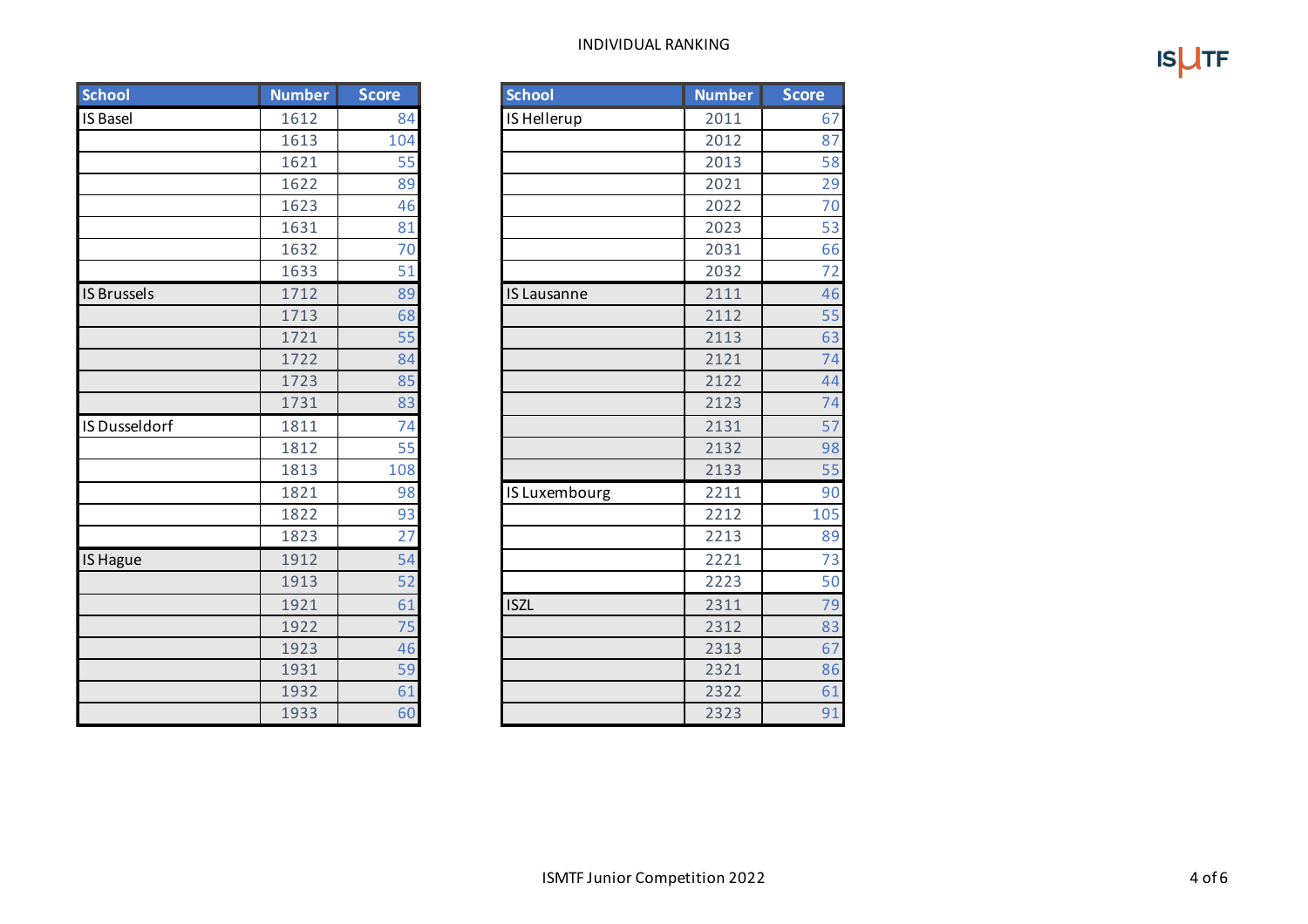## INDIVIDUAL RANKING

**ISUTF** 

| School             | <b>Number</b> | <b>Score</b> | <b>School</b>  | <b>Number</b> | <b>Score</b> |
|--------------------|---------------|--------------|----------------|---------------|--------------|
| Lyceum Alpium Zuoz | 2411          | 66           | Marymount Rome | 2611          |              |
|                    | 2412          | 66           |                | 2612          |              |
|                    | 2413          | 71           |                | 2613          |              |
|                    | 2421          | 39           |                | 2621          |              |
|                    | 2422          | 63           |                | 2622          |              |
|                    | 2423          | 39           |                | 2623          |              |
| IS Geneva CDN      | 2511          | 47           |                | 2631          |              |
|                    | 2512          | 79           |                | 2632          |              |
|                    | 2513          | 55           |                | 2633          | 1(           |
|                    | 2521          | 56           |                | 2641          |              |
|                    | 2522          | 50           |                | 2642          |              |
|                    | 2523          | 70           |                | 2643          |              |
|                    | 2531          |              |                | 2651          |              |
|                    | 2532          |              |                | 2652          |              |
|                    | 2533          |              |                | 2653          |              |
|                    | 2541          | 72           |                | 2671          |              |
|                    | 2542          | 39           |                | 2672          |              |
|                    | 2543          | 51           |                | 2673          |              |

| Lyceum Alpium Zuoz | 2411 | 66               | Marymount Rome | 2611 | 56  |
|--------------------|------|------------------|----------------|------|-----|
|                    | 2412 | 66               |                | 2612 | 57  |
|                    | 2413 | 71               |                | 2613 | 53  |
|                    | 2421 | 39               |                | 2621 | 58  |
|                    | 2422 | 63               |                | 2622 | 38  |
|                    | 2423 | 39               |                | 2623 | 46  |
| IS Geneva CDN      | 2511 | 47               |                | 2631 | 53  |
|                    | 2512 | 79               |                | 2632 | 51  |
|                    | 2513 | 55               |                | 2633 | 102 |
|                    | 2521 | 56               |                | 2641 | 28  |
|                    | 2522 | $\overline{50}$  |                | 2642 | 51  |
|                    | 2523 | 70               |                | 2643 | 47  |
|                    | 2531 | $\overline{0}$   |                | 2651 | 41  |
|                    | 2532 | $\boldsymbol{0}$ |                | 2652 | 68  |
|                    | 2533 | $\overline{0}$   |                | 2653 | 67  |
|                    | 2541 | $\overline{72}$  |                | 2671 | 66  |
|                    | 2542 | 39               |                | 2672 | 52  |
|                    | 2543 | 51               |                | 2673 | 54  |
|                    |      |                  | <b>MIS</b>     | 2711 | 91  |
|                    |      |                  |                | 2712 | 48  |
|                    |      |                  |                | 2721 | 78  |
|                    |      |                  |                | 2722 | 64  |
|                    |      |                  |                | 2723 | 61  |
|                    |      |                  |                | 2731 | 71  |
|                    |      |                  |                | 2732 | 81  |
|                    |      |                  |                | 2733 | 60  |
|                    |      |                  |                | 2741 | 62  |
|                    |      |                  |                | 2742 | 57  |
|                    |      |                  |                | 2743 | 64  |
|                    |      |                  |                | 2751 | 65  |
|                    |      |                  |                | 2752 | 68  |
|                    |      |                  |                | 2753 | 50  |